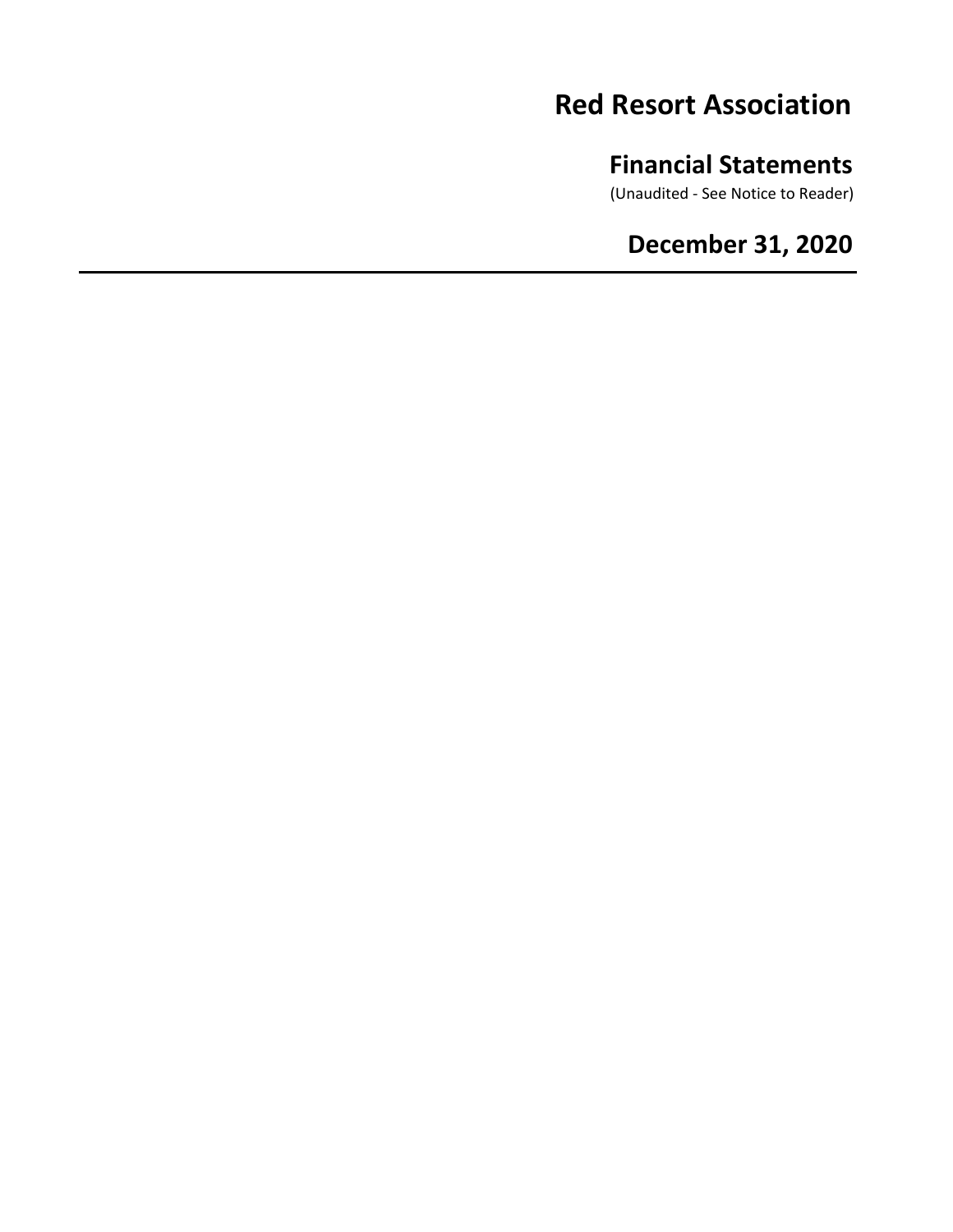

## **Jeff Ross, CPA, CA PO Box 602, Rossland, BC V0G 1Y0  |  250-921-8228  |  www.jefftheaccountant.com**

#### **Notice to Reader**

On the basis of information provided by management, I have compiled the balance sheet of Red Resort Association as at December 31, 2020 and the statement of operations and net assets for the year then ended.

I have not performed an audit or a review of these financial statements and, accordingly, I express no assurance thereon.

Readers are cautioned that these financial statements may not be appropriate for their purposes.

W/ Raw

Jeff Ross Chartered Professional Accountant May 12, 2021 Rossland, BC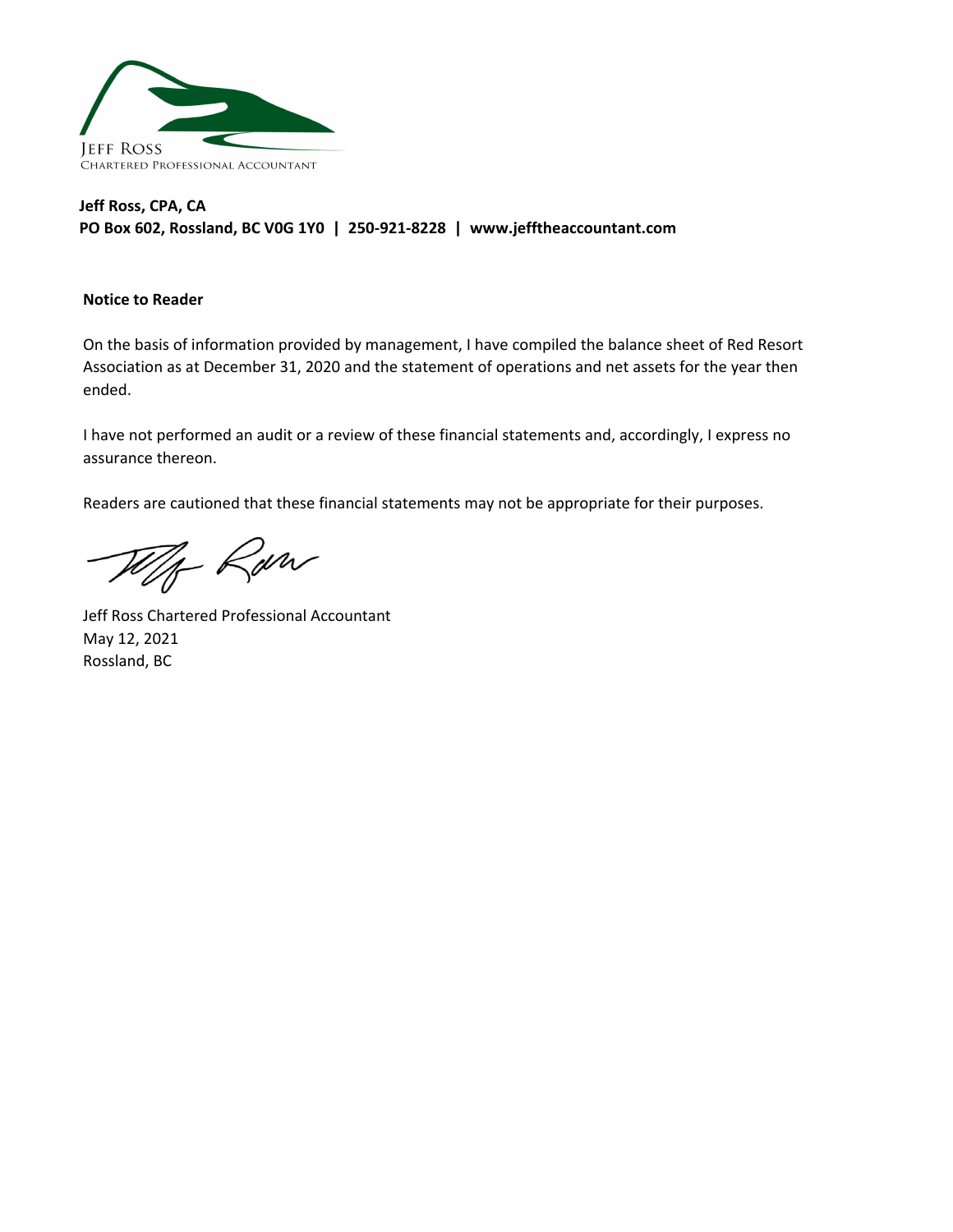# **Red Resort Association**

#### **Balance Sheet As at December 31**

|                                   | 2020 |       | 2019 |        |
|-----------------------------------|------|-------|------|--------|
| <b>Assets</b>                     |      |       |      |        |
| <b>Current Assets</b>             |      |       |      |        |
| Cash                              | \$   | 6,214 | \$   | 7,195  |
| Accounts receivable               |      |       |      | 15,505 |
|                                   | \$   | 6,214 | \$   | 22,700 |
|                                   |      |       |      |        |
| <b>Liabilities and Net Assets</b> |      |       |      |        |
| <b>Current Liabilities</b>        |      |       |      |        |
| Accounts payable                  | \$   | 1,075 | \$   | 1,075  |
| <b>Net Assets</b>                 |      | 5,139 |      | 21,625 |
|                                   | \$   | 6,214 | \$   | 22,700 |